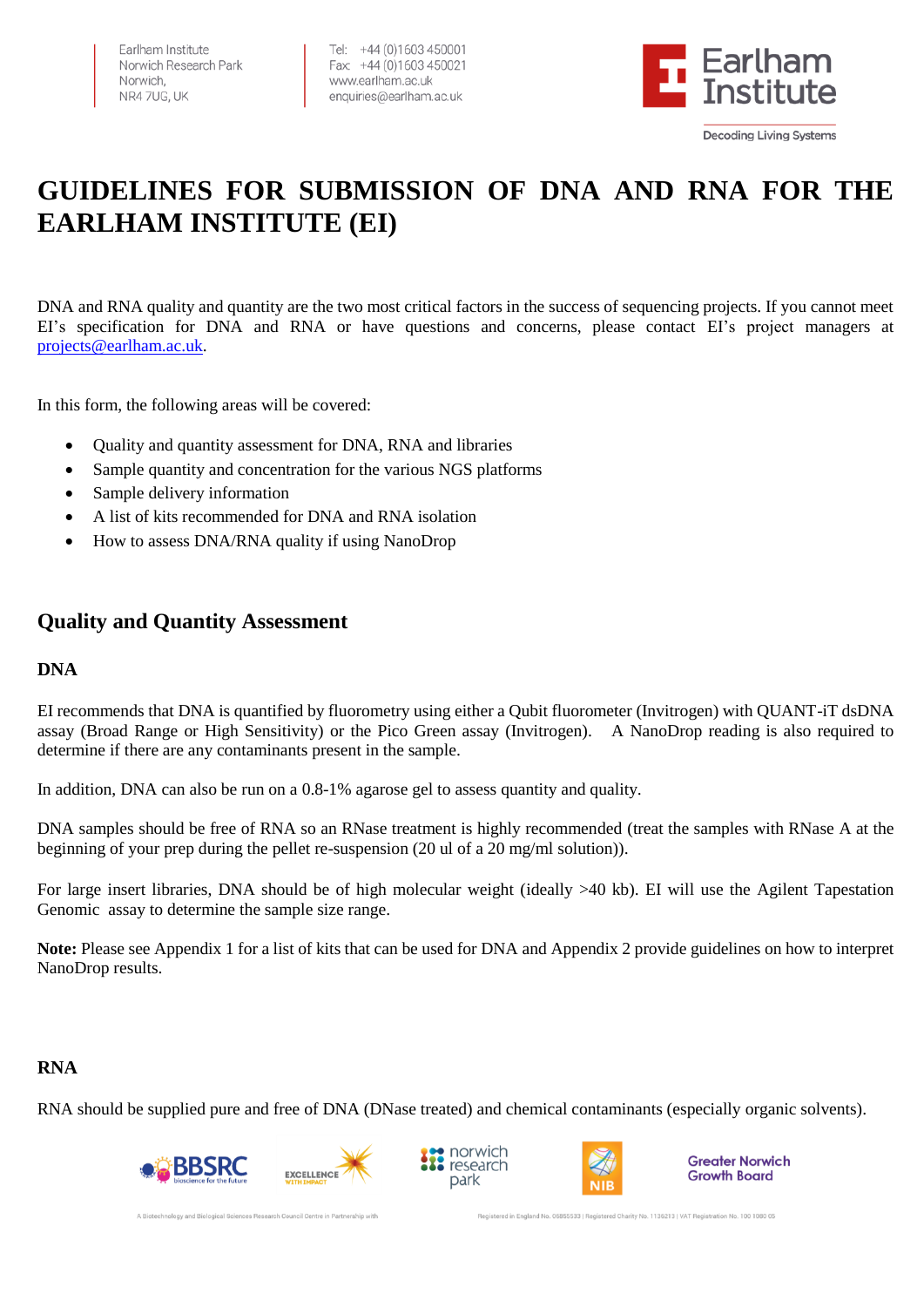Earlham Institute Norwich Research Park Norwich NR4 7UG, UK

Tel: +44 (0)1603 450001 Fax: +44 (0)1603 450021 www.earlham.ac.uk enquiries@earlham.ac.uk



RNA quality can be assessed by either running it on a 0.8-1% agarose gel or preferably on a Bioanalyzer RNA chip (See examples in the figure below). The RIN number (RNA integrity number) should be of 8 or higher for mammalian samples, and 7 or above for non-mammalian and plant samples. Although we advise discussing any more unusual sample types (shown on the Bioanalyzer result page).

RNA quantity should be estimated using fluorometry, preferably using Qubit fluorometer with QUANT-iT RNA assay (Invitrogen). If this method is not available, please note that spectrophotometry methods can provide inaccurate measurements due to contaminating chemicals.



**Note:** Please see Appendix 1 for a list of kits that can be used for RNA isolation.

**Figure:** The left figure shows the profile of a good quality RNA sample from bacteria and the right figure shows good quality RNA from a plant.







**Greater Norwich Growth Board** 

A Biotechnology and Biological Sciences Research Council Centre in Partnership wit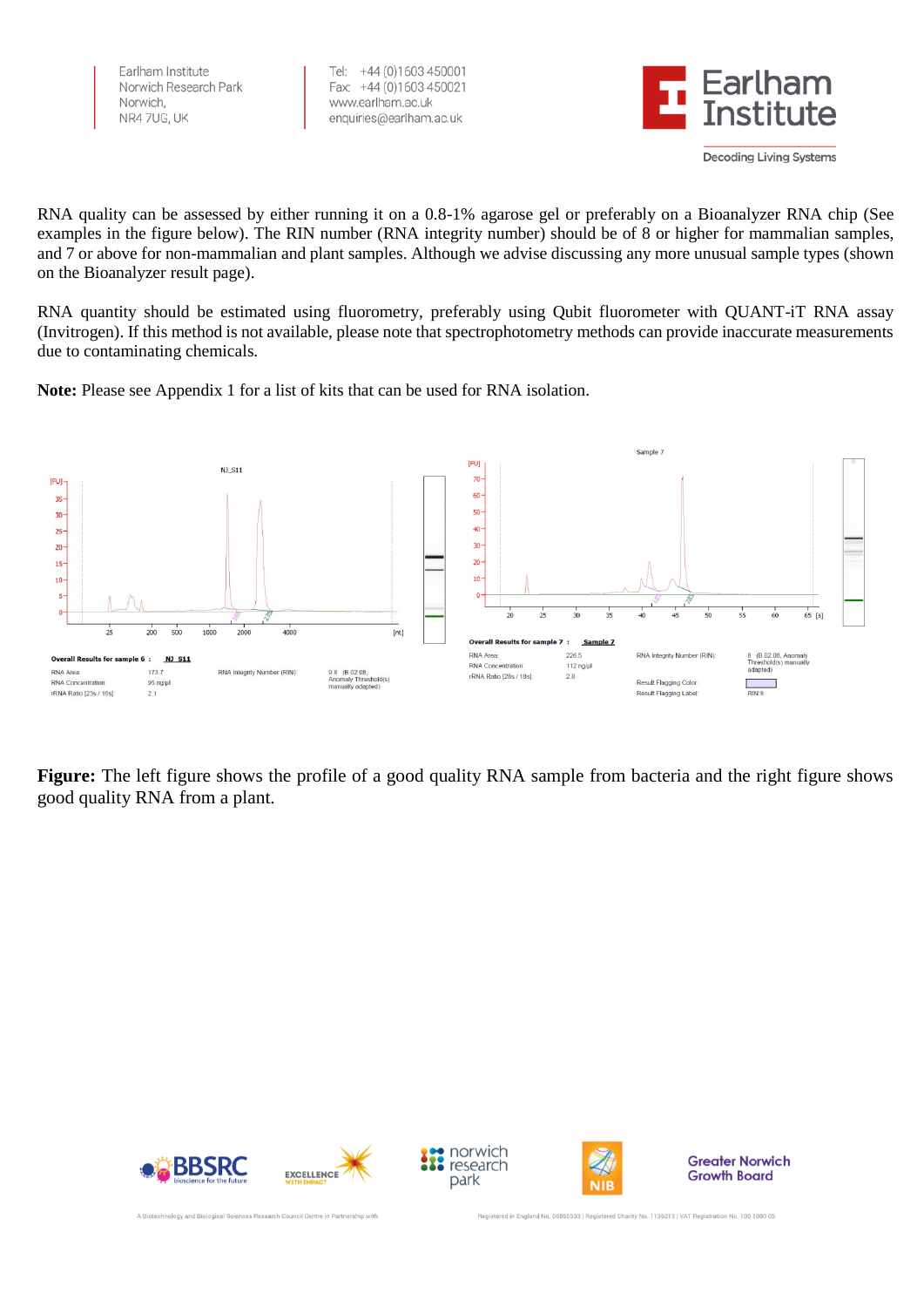Farlham Institute Norwich Research Park Norwich, NR4 7UG, UK

Tel: +44 (0)1603 450001 Fax: +44 (0)1603 450021 www.earlham.ac.uk enquiries@earlham.ac.uk



**Decoding Living Systems** 

## **Sample Quantity and Concentration**

The quantity of DNA or RNA required for sequence library preparation is dependent on the application and the sequencing platform. Please note that the quantities listed in the table below are the recommended values as of June 2016. These may change with new protocols and advancements. If due to the nature of your sample or custom library preparation it is difficult to provide EI with the requested quantity/quality in this table, please get in touch with [projects@earlham.ac.uk](mailto:projects@earlham.ac.uk) **before** starting your extractions or library construction to discuss options.

**Table1:** This table shows the quantity of DNA and RNA required per application and per platform.

| <b>ILLUMINA</b>                |                                                                                       |
|--------------------------------|---------------------------------------------------------------------------------------|
| TruSeq RNA                     | Min 3-5 $\mu$ g of total RNA (min 50 ng/ $\mu$ l in 60 $\mu$ l) or 50-100 ng of ribo- |
|                                | depleted mRNA in 15 µl.                                                               |
|                                | RIN values should be of 8 or above for mammalian samples, and 7 or                    |
|                                | above for non-mammalian and plant samples.                                            |
| <b>Small RNA</b>               | Please contact projects@earlham.ac.uk for further information.                        |
| Genomic DNA                    | Min 2-5 $\mu$ g of gDNA (min 35 ng/ $\mu$ l in 60 $\mu$ l).                           |
|                                | Absorbance ratios of $260/280$ 1.6 – 2.0 nm, $260/230$ 1.8 – 2.4 nm.                  |
| ChIP seq                       | Min 10 ng of ChIP DNA.                                                                |
| Nextera                        | Min 50 ng of gDNA (min 2.5 ng/ $\mu$ l in 20 $\mu$ l).                                |
| Nextera XT                     | Min 1 ng of gDNA (min $0.2$ ng/ $\mu$ l in 5 $\mu$ l).                                |
| Pre-made libraries             | Min 10 nM in min 25 µl per pool of libraries.                                         |
|                                | Any QC data such as Bioanalyzer traces or qPCR to be supplied if                      |
|                                | possible.                                                                             |
| Mate Pair                      | Min of 20 $\mu$ g of DNA of greater than 40kb in size.                                |
| <b>PACBIO</b>                  |                                                                                       |
| Large Insert Library (10-20kb) | Min 20 $\mu$ g of gDNA (min 20 ng/ $\mu$ l) at a minimum molecular weight             |
|                                | of 40kb.                                                                              |
|                                | Absorbance ratios of $260/280$ 1.8 – 2.0 nm, $260/230 \sim 2$ nm.                     |
|                                | Pulse field (or equivalent) images to be supplied if possible.                        |
|                                | Please contact projects@earlham.ac.uk to discuss further.                             |
| <b>Amplicon DNA</b>            | Min 500 ng of amplicons (13 ng/ $\mu$ l) of 2-6kb in size.                            |

Other applications are currently being implemented and the table will be amended on an *ad hoc* basis. For enquiries about new applications please discuss your enquiries with EI's project managers.









**Greater Norwich Growth Board**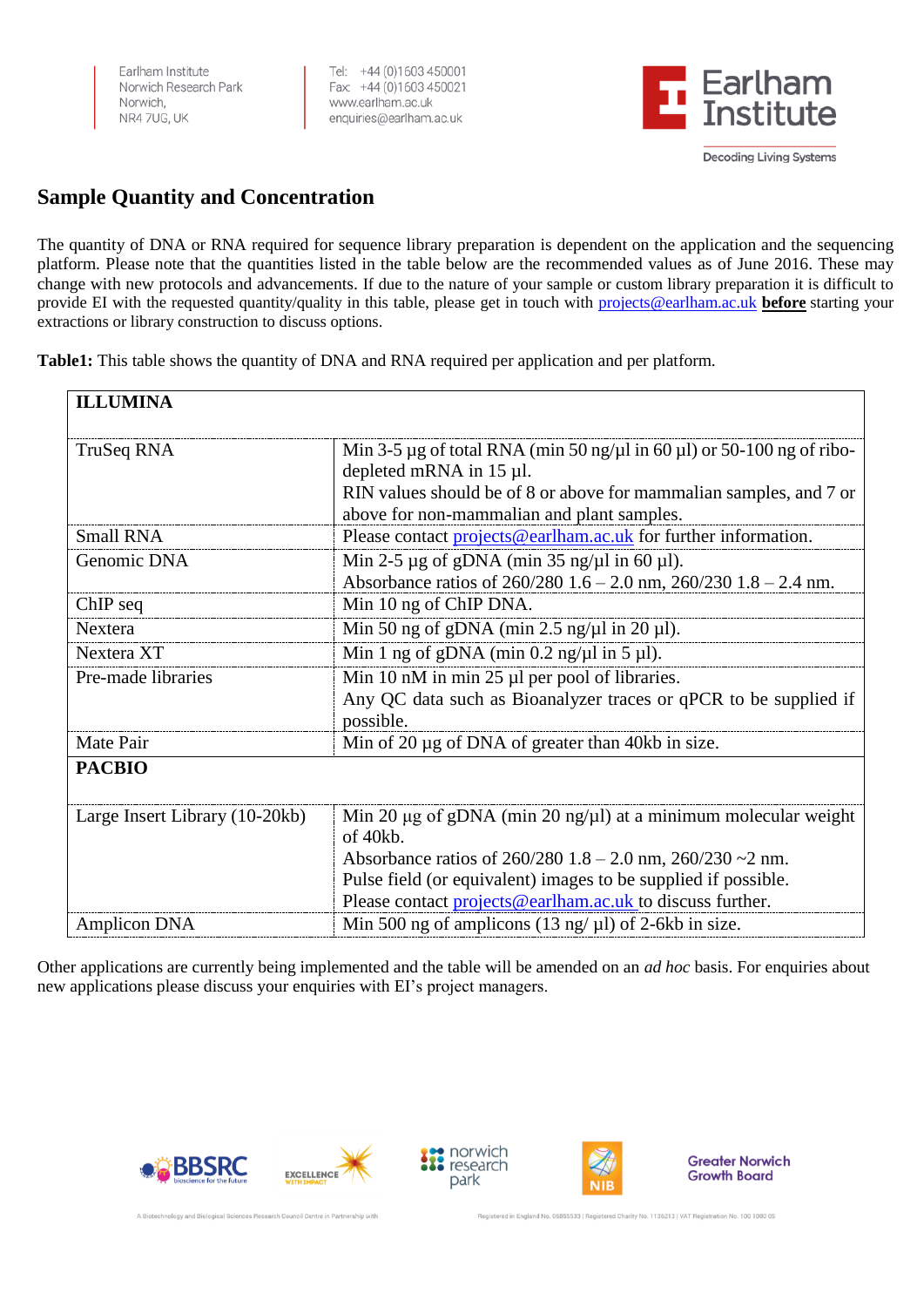Farlham Institute Norwich Research Park Norwich NR4 7UG, UK

Tel: +44 (0)1603 450001 Fax: +44 (0)1603 450021 www.earlham.ac.uk enquiries@earlham.ac.uk



### **Sample delivery information**

It is important that samples are sent using the following recommendations in order to avoid your samples becoming degraded or mislaid.

### **Delivery address:**

| Please send your samples to: | Sample Reception         |
|------------------------------|--------------------------|
|                              | Genomics Pipelines Group |
|                              | Earlham Institute        |
|                              | Norwich Research Park    |
|                              | Norwich                  |
|                              | NR4 7UG                  |
|                              | UK                       |
|                              | +44 1603 452900          |

### **How to send:**

DNA can be sent in liquid form in low TE (10mM TRIS and 0.1mM EDTA, pH8), or deionised water and sent either on dry ice or packaged with ice or cool blocks. Please indicate on the delivery form what your sample has been re-suspended in. Please do not send the sample lyophilised.

If HMW DNA is being sent to EI and this is re-suspended in 1x TE buffer then it should remain stable if sent on ice blocks at around 4°C. In our experience if HMW gDNA is freeze thawed too many times then this can contribute towards fragmentation which is likely to lead to issues when attempting library construction/sequencing. EI recommends that HMW DNA is not sent on dry ice.

RNA should be sent on dry ice, ensuring there is enough dry ice to keep the samples frozen until delivery. Within the sample package the individual sample tubes should be contained within a plastic bag that will not degrade when subjected to dry ice temperatures/conditions (i.e. -80°C).

EI has had successful deliveries from courier companies such as DHL and FedEx but others may be used. **Please note, the Royal Mail prohibits dry-ice packages and must not be used for shipping samples.**

Ensure that your samples will arrive on a week day (before 3pm) and not at the weekend.

### **Sample labelling:**

A sample information form will be sent to you when your project has been accepted. This form needs to be filled in and returned to EI project management.

Following the above, a set of barcode stickers will also be sent to you. These need to be placed on your sample tubes prior to being sent. The stickers are suitable for pre-frozen tubes. **Samples without barcodes will not be processed.**

In the case of 8 or more samples being sent, a barcoded plate will be sent out to you. Your samples need to be placed in the wells corresponding to those indicated on your sample information form.







**Greater Norwich Growth Board**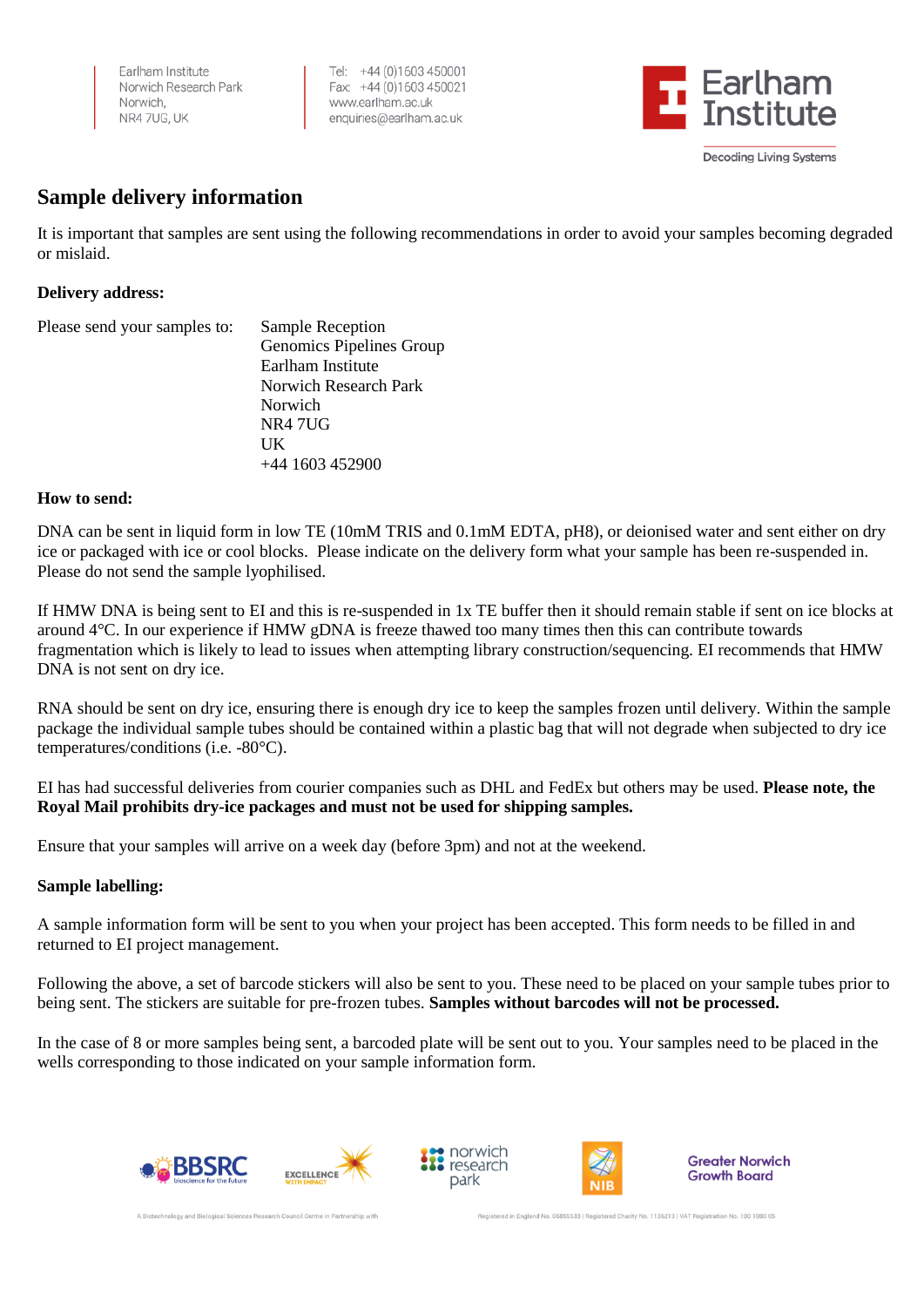Farlham Institute Norwich Research Park Norwich NR4 7UG, UK

Tel: +44 (0)1603 450001 Fax: +44 (0)1603 450021 www.earlham.ac.uk enquiries@earlham.ac.uk



### **Appendix 1: List of kits that can be used for DNA and RNA isolation**

# **DNA**

• DNA Isolation Kits, E.Z.N.A.® and E-Z 96® - VWR

DNA Isolation Kits allow for the isolation of genomic DNA from a variety of sample types, including blood, soil, stool, bacteria, yeast, insect, cultured cells, mouse tail, and fungal. Most kits are available in mini, midi, maxi, and 96-well formats. Isolated DNA can be used for restriction digest, PCR, southern blotting, and sequencing. Mag-Bind® Genomic DNA Kits can be adapted to most robotic liquid handling platforms.

<https://uk.vwr.com/store/product/10925132/e-z-n-a-and-e-z-96-forensic-dna-kits>

• PureLink™ Genomic DNA – Invitrogen

[https://www.thermofisher.com/uk/en/home/life-science/dna-rna-purification-analysis/dna-extraction/genomic-dna](https://www.thermofisher.com/uk/en/home/life-science/dna-rna-purification-analysis/dna-extraction/genomic-dna-extraction/purelink-genomic-dna.html)[extraction/purelink-genomic-dna.html#](https://www.thermofisher.com/uk/en/home/life-science/dna-rna-purification-analysis/dna-extraction/genomic-dna-extraction/purelink-genomic-dna.html)

• PureLink™ Viral RNA⁄DNA Mini Kit

The PureLink™ Viral RNA/DNA Mini Kit is a nucleic acid purification system designed for fast and easy isolation of viral RNA or DNA from cell-free samples, such as serum, plasma, and cerebrospinal fluid <http://products.invitrogen.com/ivgn/product/12280050>

• ChargeSwitch® Nucleic Acid Purification Technology - Invitrogen

ChargeSwitch® nucleic acid purification technology is the simplest, cleanest, and most effective means of purifying both DNA and RNA and can be configured in a range of product formats including simple manual purification methods as well as high throughput automated applications. <http://www.invitrogen.com/site/us/en/home/brands/Product-Brand/ChargeSwitch.html>

• QIAGEN - Animal, Plant, Microorganism, and Other Samples

<https://www.qiagen.com/gb/shop/product-finder/dna-preparation/>

# **Plant Nuclear DNA preparation**

Please contact [projects@earlham.ac.uk](mailto:projects@earlham.ac.uk) for a copy of the protocol EI recommends for the isolation of plant nuclear DNA.

# **RNA**

• RNA Isolation Kits, E.Z.N.A.<sup>®</sup> and E-Z 96<sup>®</sup> - VWR







**Greater Norwich Growth Board**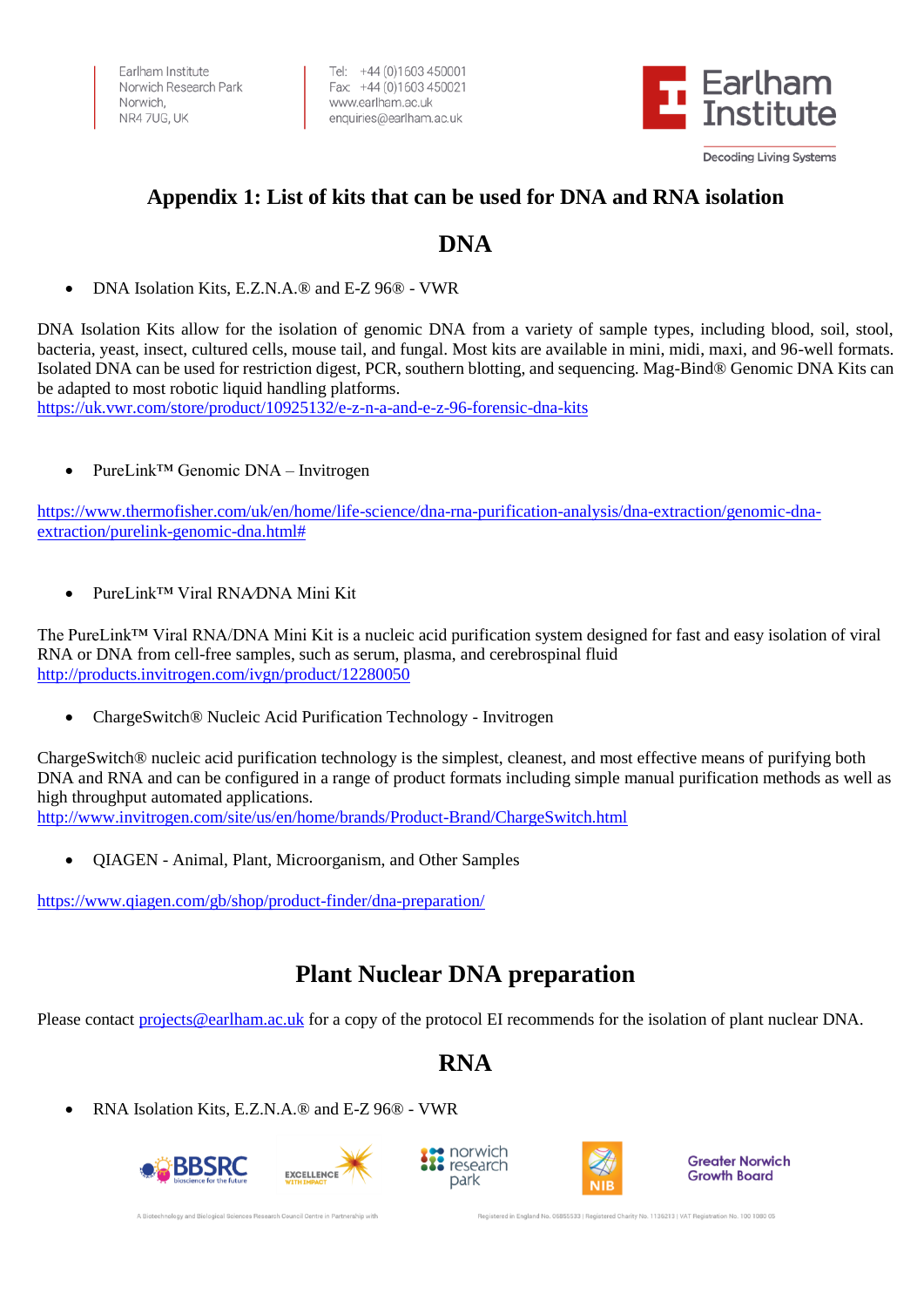Farlham Institute Norwich Research Park Norwich NR4 7UG, UK

Tel: +44 (0)1603 450001 Fax: +44 (0)1603 450021 www.earlham.ac.uk enquiries@earlham.ac.uk



Kits for the isolation of total RNA or mRNA using manual or automated purification systems. Isolated RNA can be used for Northern blotting, RT-PCR, nuclease protection assays, *in-vitro* translation, and microarray analysis. Miniprep kits that use HiBind® spin columns use V-spin columns which feature an attached cap and a standard luer tip at the bottom for easy, leakfree connection to a vacuum manifold or luer hub needle. Midi and maxi columns feature a standard vacuum luer for faster processing. These columns can be used for both centrifugation and vacuum protocols. [https://uk.vwr.com/app/catalog/Product?article\\_number=M6731-01](https://uk.vwr.com/app/catalog/Product?article_number=M6731-01)

• PureLink™ RNA Mini Kit - Invitrogen

The PureLink™ RNA Mini Kit provides rapid purification of total RNA from a wide range of cell and tissue types, including animal, plant, and yeast cells, bacteria, and blood. <http://products.invitrogen.com/ivgn/product/12183018A>

• PureLink™ miRNA Isolation Kit - Invitrogen

The PureLink<sup>™</sup> miRNA Isolation Kit is uniquely designed to purify cellular small (< 200 nt) RNA molecules, including tRNA, 5S rRNA, and 5.8S rRNA, and regulatory RNA molecules such as microRNA (miRNA) and short interfering RNA (siRNA). <http://products.invitrogen.com/ivgn/product/K157001>

• QIAGEN - Total RNA Purification

<http://www.qiagen.com/Products/Catalog/Sample-Technologies/RNA-Sample-Technologies/Total-RNA/>

• Cambio – PowerPlant RNA Isolation kit

For fast and easy isolation of inhibitor-free total RNA from even the toughest plant and seed samples, including those high in polyphenols and polysaccharides.

<http://www.cambio.co.uk/1383/6/products/powerplant-rna-isolation-kit/>

## **Appendix 2: Assessing DNA/RNA quality using the NanoDrop**

As absorbance measurements will measure any molecules absorbing at a specific wavelength, nucleic acid samples will require purification prior to measurement to ensure accurate results. Nucleotides, RNA, ssDNA, and dsDNA all will absorb at 260 nm and contribute to the total absorbance.

### **260/280**

The ratio of absorbance at 260 nm and 280 nm is used to assess the purity of DNA and RNA. A ratio of ~1.8 is generally accepted as "pure" for DNA; a ratio of  $\sim 2.0$  is generally accepted as "pure" for RNA. If the ratio is appreciably lower in either case, it may indicate the presence of protein, phenol or other contaminants that absorb strongly at or near 280 nm.







**Greater Norwich Growth Board**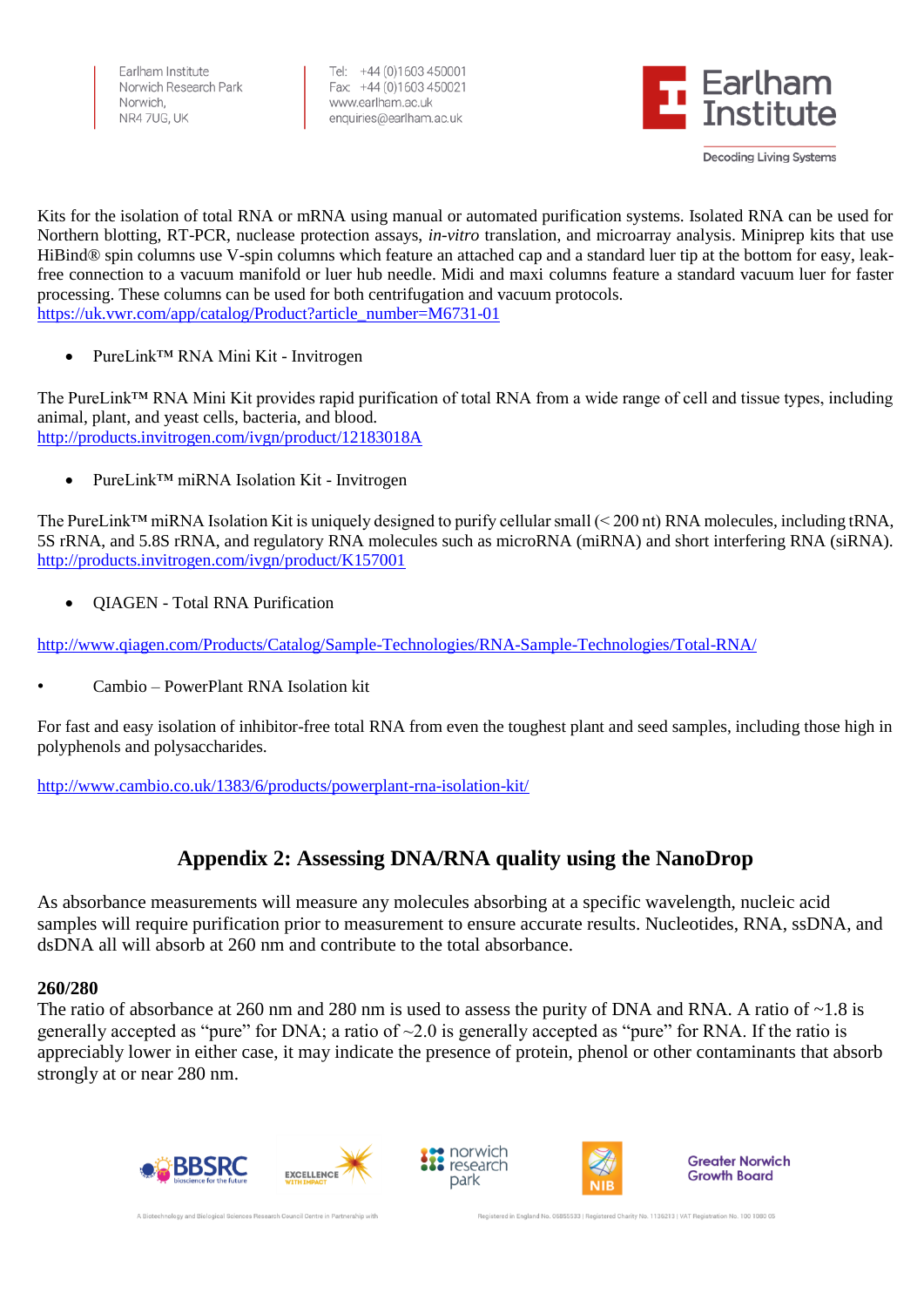Earlham Institute Norwich Research Park Norwich NR47UG, UK

Tel: +44 (0)1603 450001 Fax: +44 (0) 1603 450021 www.earlham.ac.uk enquiries@earlham.ac.uk



### **260/230**

This ratio is used as a secondary measure of nucleic acid purity. The 260/230 values for "pure" nucleic acid are often higher than the respective 260/280 values. Expected 260/230 values are commonly in the range of 2.0-2.2. If the ratio is appreciably lower than expected, it may indicate the presence of contaminants which absorb at 230 nm.

### **Change in sample acidity**

Small changes in the pH of the solution will cause the 260/280 to vary. Acidic solutions will under-represent the 260/280 ratio by 0.2-0.3, while a basic solution will over-represent the ratio by 0.2-0.3.

### **EXAMPLES OF NANODROP PROFILES**

### **A typical trace file of nucleic acid**



**EDTA, carbohydrates and phenol all have absorbance near 230 nm**







**Greater Norwich Growth Board**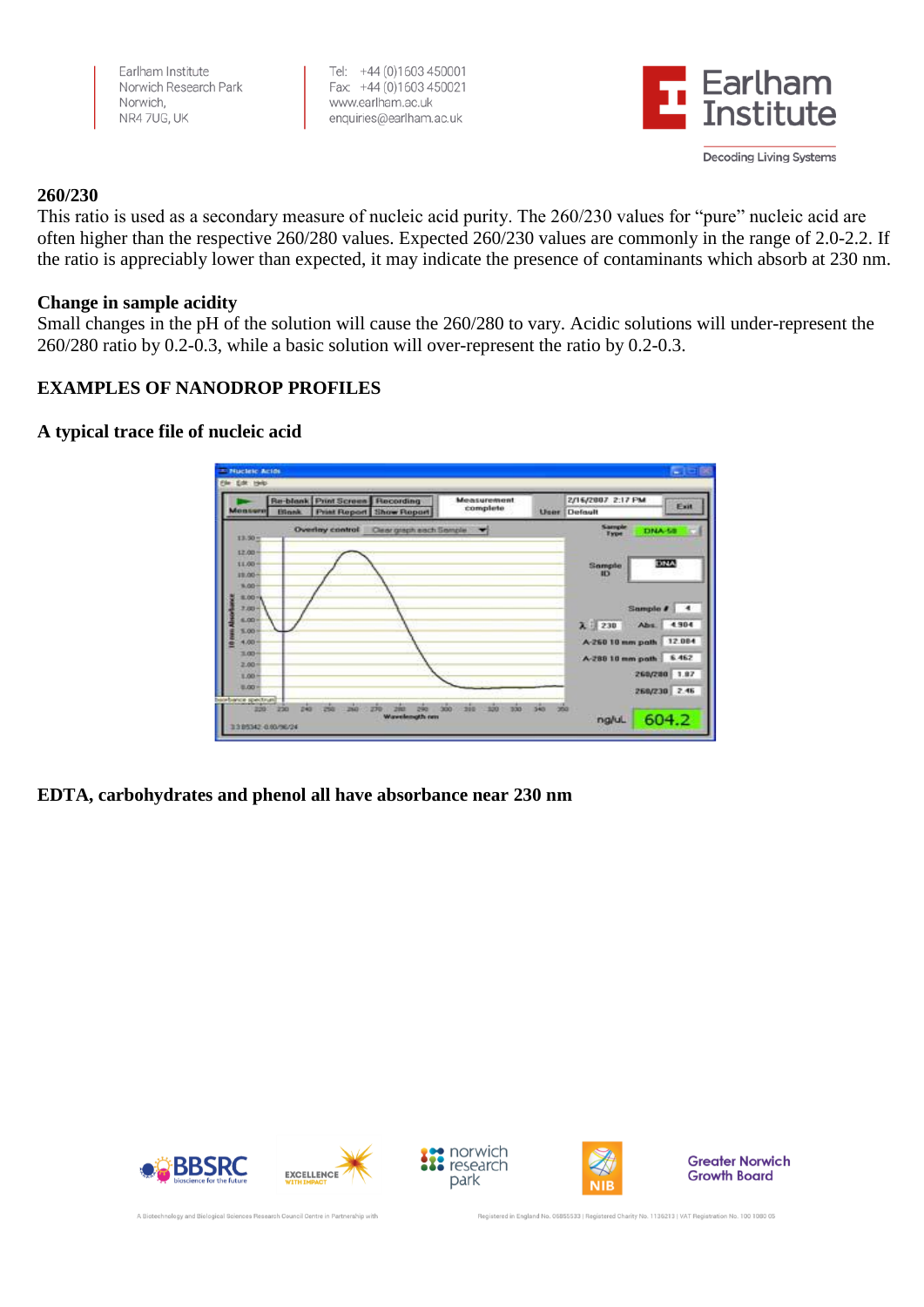Earlham Institute Norwich Research Park Norwich, NR47UG, UK

Tel: +44 (0)1603 450001<br>Fax: +44 (0)1603 450021 www.earlham.ac.uk enquiries@earlham.ac.uk



**Decoding Living Systems** 

| <b>Measure</b>                   | <b>Blank</b>                      | Re-blank Print Screen Recording | <b>Print Report Show Report</b> | <b>Measurement complete</b>        | <b>User</b>  | 11/29/2004 5:10 PM<br>Default     |                      | Exit                          |
|----------------------------------|-----------------------------------|---------------------------------|---------------------------------|------------------------------------|--------------|-----------------------------------|----------------------|-------------------------------|
| 9.38 -                           |                                   | Overlay control                 | Accumulate until clear          | ▼                                  |              | Sample<br>Type                    | <b>DNA-50</b>        |                               |
| $B.00 -$<br>$7.00 -$             |                                   |                                 |                                 |                                    |              | Sample<br>ID                      | <b>0.1 M EDTA</b>    |                               |
| 6.00<br>\$00                     |                                   |                                 |                                 |                                    |              |                                   | Report #<br>Sample # | $\mathbf{1}$<br>$\frac{2}{2}$ |
| 4.00<br>3.00                     |                                   |                                 |                                 |                                    |              | $\lambda$ 230<br>A-260 10 mm path | Abs.                 | 4.465<br>0.163                |
| <b>10 mm Ab</b><br>2,00-<br>1.00 |                                   |                                 |                                 |                                    |              | A-288 10 mm path                  |                      | 0.052                         |
| 0.00<br>VD.94 Y                  |                                   |                                 |                                 |                                    |              |                                   | 260/280<br>260/230   | 3.11<br>0.04                  |
| 220                              | bko.<br>230<br>110925450.14/72/24 | 250<br>550<br>260               | <b>Wavelength nm</b>            | ain<br>zšo<br>$rac{1}{200}$<br>300 | de<br>$-200$ | ng/uL                             | 8.1                  |                               |

**The TRIzol reagent is a phenolic solution which absorbs in the UV both at 230 nm and ~270 nm**

| Measure                                                                                                      | Re-blank<br><b>Blank</b> | Print Screen Recording<br><b>Print Report Show Report</b> | Make new BLANK<br><b>Measurement</b> | User | 10/6/2006 2:38 PM<br>Default                                                              | Exit                                                                                             |
|--------------------------------------------------------------------------------------------------------------|--------------------------|-----------------------------------------------------------|--------------------------------------|------|-------------------------------------------------------------------------------------------|--------------------------------------------------------------------------------------------------|
| 12.22 m<br>11.00-<br>$10.00 -$<br>9.00+<br>8,00+<br>7.00-<br>6.00<br>5.00-<br>4.00-<br>3.00<br>2.00<br>1,00- |                          | Overlay control Clear graph each Sample.                  |                                      |      | Sample<br>Type<br>Sample<br>$\lambda = 250$<br>A-260 10 mm path<br>A-280 18 mm path 2.410 | <b>RNA-40</b><br>trizol 1:1000<br>dilution<br>Sample #<br>4.610<br>Abs.<br>4.610<br>260/280 1.91 |
| 0.00-<br>$-1.22\%$<br>220<br>1205342-045/90/24                                                               | 骗<br>函<br>250            | 品<br>260<br>m<br><b>Wavelength nas</b>                    | 菡<br>išo<br>sóo<br>365               | 340  | ng/uL                                                                                     | 260/230 0.61<br>184.4                                                                            |

**Guanidine HCL used for DNA isolations will absorb at ~230 nm**

A Biotechnology and Biological Sciences Research Council Centre in Partnership with